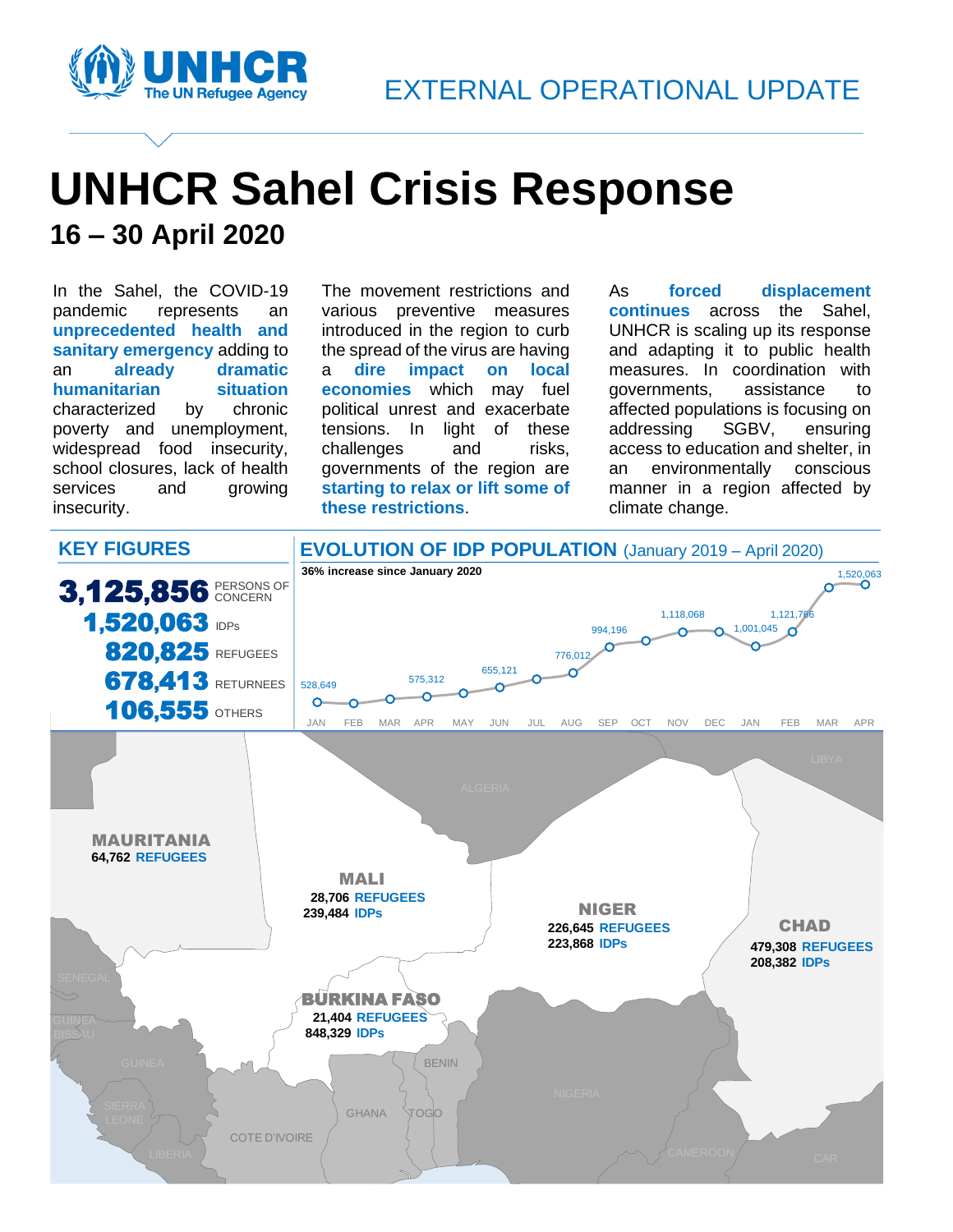

## OPERATIONAL ENVIRONMENT

### **Political and security developments**

As described in the previous report, the COVID-19 pandemic represents an extraordinary and unprecedented health emergency adding to an already dramatic humanitarian situation in the **Sahel**. Governments have adopted sweeping measures to curb the spread of the virus including closing borders, imposing travel bans, prohibiting mass gatherings, shutting down schools, and closing markets. None of the preventive measures targets refugees or IDPs but their socio-economic impact is likely to disproportionately affect these vulnerable populations, especially in terms of food security. Already alarming before the pandemic due to the combined effects of recent climatic shocks, recurring droughts, conflict and insecurity, the food crisis in the Sahel is now worsening partly because of confinement, market closures, barriers to cross-border trading. And with humanitarian relief efforts further hindered by COVID-19, parts of the region are at high risk of sliding into famine very soon. In **Burkina Faso**, demonstrations including thousands of IDPs have already taken place in Kaya in the past couple of weeks, demanding food, alleging the problems of insecurity that do not allow them to have access to agricultural lands**.** There is also serious concern that the COVID-19 pandemic may fuel the conflict as a result of the impact of the pandemic on the economy, livelihood, education and governance, further weakening social cohesion and exacerbating socio-economic disparities and communal tensions in the region. To mitigate the impact of the pandemic and address some of these risks, the Governments of the region are starting to relax or lift some of the restrictions.

### **Population Movements**

- Countries in the **Sahel** have imposed complete border closure, directly impacting ongoing repatriation processes from Burkina Faso and Niger to Mali. However, despite these restrictions, population movements continue in the Sahel within countries and across borders, triggered by the ongoing conflicts and violence and the dire humanitarian situation that the spread of COVID-19 risk intensifying in the coming weeks.
- In **Burkina Faso**, the deterioration of the security and humanitarian situation in the Sahel and Centre-Nord regions has led to an increase in internal displacement. As of 22 April 2020, the number of internally displaced people reached over 848,000, representing an increase of 11,000 in approximately a month. The Centre Nord continues to record population movements to more secure areas, such as Kaya and Barsalogho, following attacks by unidentified armed groups increasing the population in these communities and placing additional strain on the basic services and resources available in the various localities.
- **Mauritania** is hosting the largest number of Malian refugees with a total of 62,508 individuals, as of end of April 2020. With the conflict extending to central and even western Mali, the number of refugees entering from border points along the southern border and to Fassala on the southeastern border has spiked in February. Refugee movements were significantly reduced following the closure of the border to control the proliferation of the COVID-19.
- In Niger, the volatile security situation forces people to flee on a daily basis. Since January 2020 we have witnessed a sharp rise in IDP flows in the regions of Tillabery and Tahoua with more than 8,000 persons left their homes in the Nigerien-Malian border area to look for safety in Ayerou and Abala during the month of April alone. In the Intikane area, over 4,300 persons have arrived since beginning of the year, of which over 2,600 IDPs and around 1,700 Malian refugees coming mostly from the Gao region. Due to the COVID-19 situation, screening and registration activities are currently suspended as they imply a gathering of people which is currently prohibited by the authorities.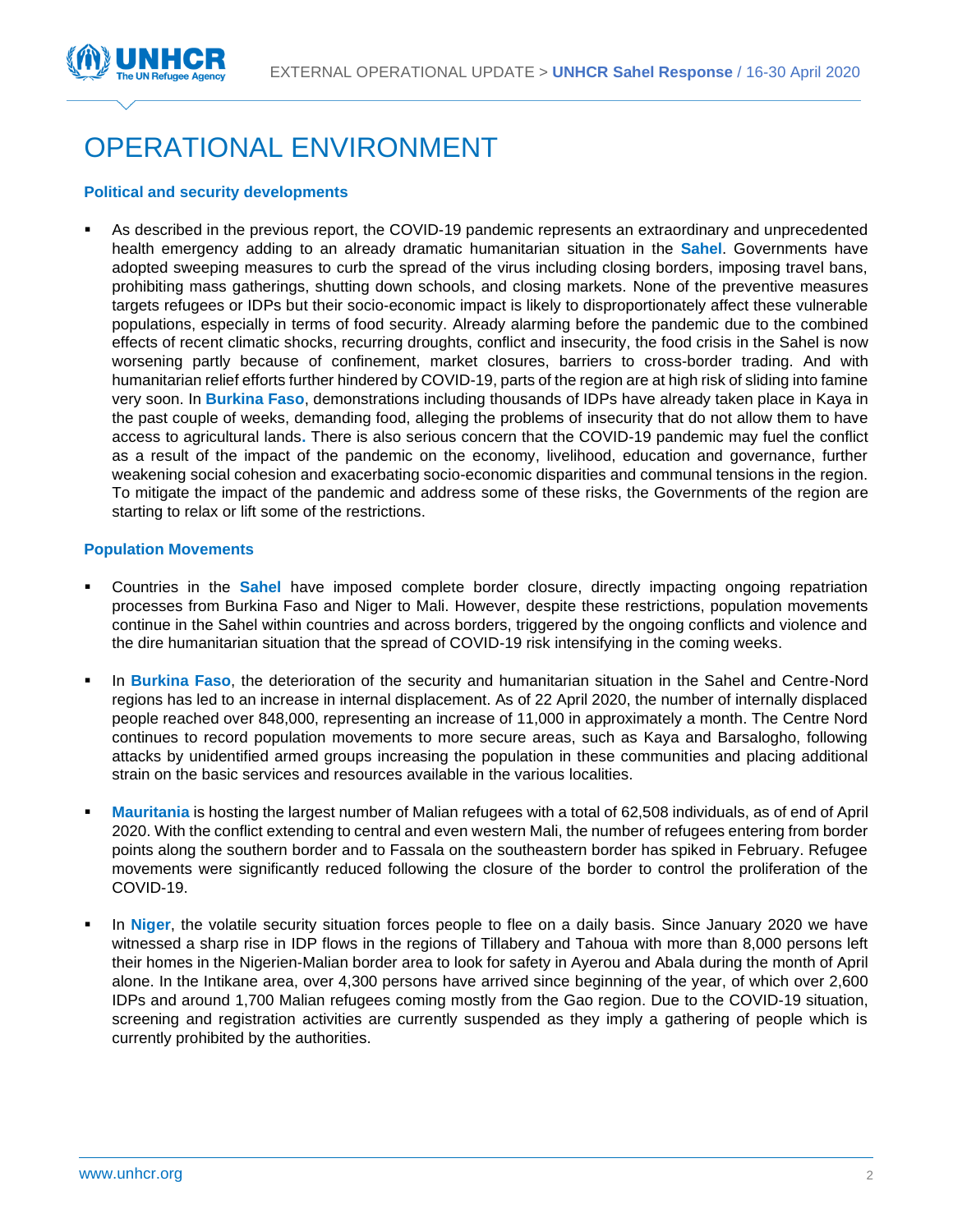

### **Protection Monitoring**

- The implementation of Project 21 has started with the organization of trainings with partners in Burkina Faso, Mali and Niger before initiating the pilot phase. The new harmonized regional-wide protection monitoring tool was jointly developed by UNHCR and DRC in consultations with 20 protection monitoring actors in the three pilot countries as well as at Regional level. Adapted to COVID-19 pandemics, this transnational project will help foster evidence-based understanding of the protection environment, risks and needs, which allows protection actors to align protection interventions, to conduct regional advocacy, and to better coordinate protection activities. The three-months pilot phase, which include distance training of monitors, will be followed by the system review period to prepare for an implementation in wider region. Findings and analysis will be shared monthly in summary snapshots and quarterly in narrative reports. The Regional Protection Monitoring project was formally launched in **Mali** with a pilot phase in Mopti region.
- In **Burkina Faso**, the protection and security situation are closely followed by UNHCR. In the Sahel Region, due to limited access, UNHCR continues its protection monitoring activities through the various partners. From 16 to 30 April, some 14 incidents were reported, including deaths, SGBV, attacks on property, as well as threats and kidnappings. In the Centre Nord Region, ICAHD protection committees organized 17 outreach sessions for 369 IDPs on issues of sexual and gender-based violence, COVID-19 prevention, hygiene and sanitation. In the Nord Region, after the Government expressed its willingness to organize the return of the IDPs who fled the deadly incidents of Bargha on 8 March, UNHCR is closely monitoring the conditions in the envisaged return areas while successfully advocating with the authorities to ensure that these IDP returns are safe, dignified and voluntary.
- In **Niger**, UNHCR's monitoring partners are CIAUD in Tahoua, ANTD and CIAUD in Tillabery. UNHCR also works an extensive network of monitors, focal points and informants in remote and hard-to-reach areas to do protection monitoring. Through the continuous presence of these monitors and focal points, trained by UNHCR, data (protection incidents) is collected and shared in real time to inform UNHCR's response including its leadership role in the protection cluster. In Wester Niger alone, protection monitoring during the first quarter of 2020 allowed to document 191 protection incidents (129 for the Tillabery region and 62 for the Tahoua region) including armed (24%), physical violence (19%) which caused the death of 549 people.



incursions (24%), theft and looting *Aissa Dangui, 50 fled from Tahoua with her family during unrest in February. ©UNHCR/Boubacar Siddo*

### UNHCR RESPONSE

### **Covid19**

To address the new challenges created by the COVID-19 in the Sahel, UNHCR Operations are strengthening national healthcare systems, WASH structures and services in the main hosting areas and expanding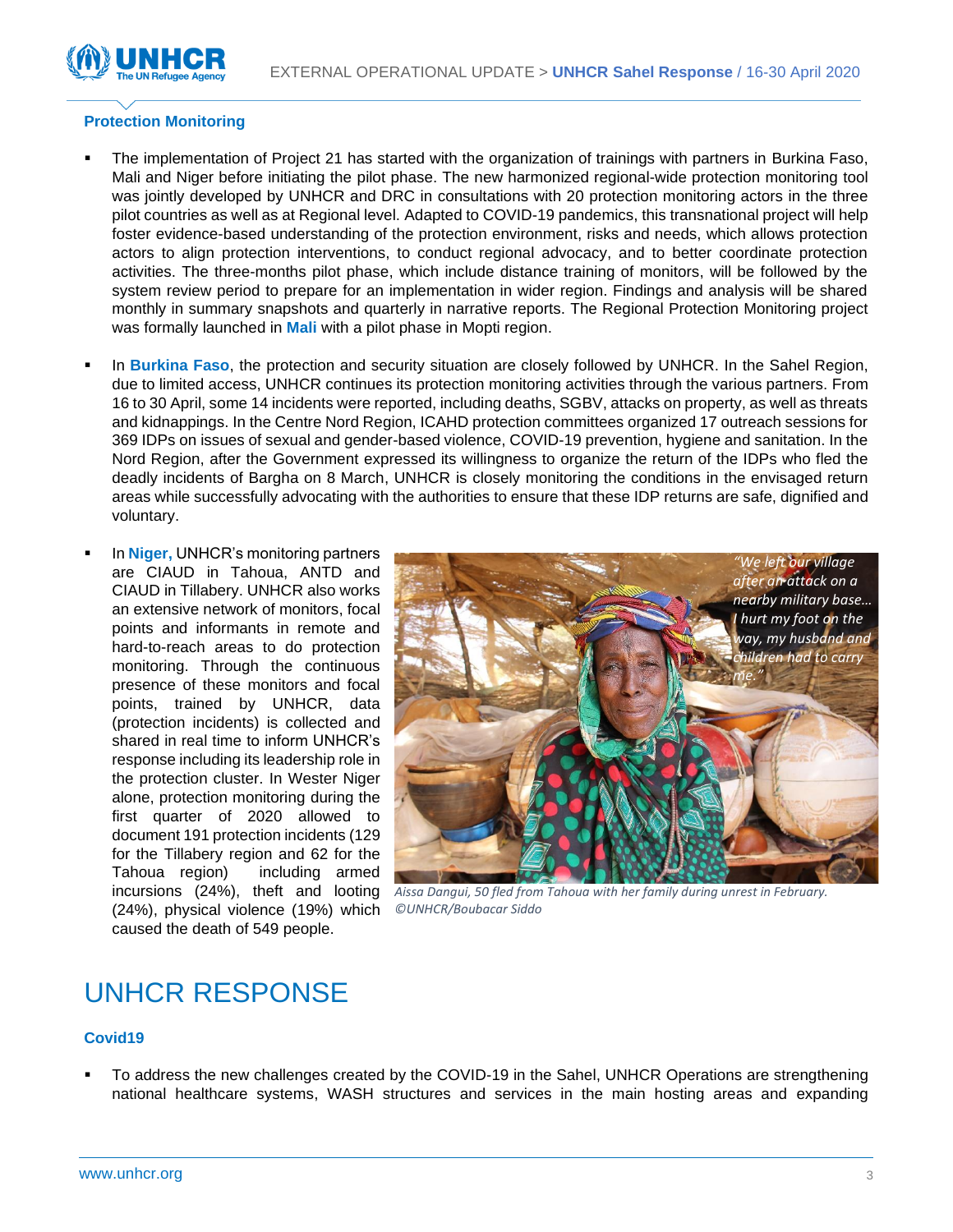EXTERNAL OPERATIONAL UPDATE > **UNHCR Sahel Response** / 16-30 April 2020



livelihoods opportunities and cash assistance to help mitigate the negative socio-economic impact of the pandemic on refugees and IDPs.

In **Burkina Faso**, on 28 April, UNHCR made an inkind donation worth 329 million FCFA (US\$ 540,000) to the Region of the Sahel, including 20 refugee housing units used for triage/isolation, pharmaceutical products and an ambulance, some 2,000 wash kits, 50 hand washing devices, jerry cans for the transport and stock of water, soaps as well as 35,000 masks made by refugees. It also included the constructions of classrooms, latrines and administrative blocks for four schools in Dori, and the installation of four 5,000-liters water reservoirs and water trucking system. In the Nord Region, UNHCR donated to the local health authorities some 30,000 information leaflets and medication. UNHCR's partners, Intersos and Plan International, continue their sensitization and awareness efforts on COVID-19 and prevention measures amongst IDPs, asylum seekers and host communities. In the Haut Bassins Region, as of 30 April, 142 communal and over 1,300 familial hand-



*Abdoulaye, master dressmaker and member of the host community in Dori, Burkina Faso, brought his expertise to help make 3,000 protective masks that will allow Dori's IDPs and refugees to protect themselves from COVID-19. ©UNHCR/M. Kone*

washing devices as well as over 11,000 soaps were distributed to some 9,700 IDPs living in the area. In addition, 136 refugee families and 100 host families each received a hand washing device. In regions heavily affected by forced displacement and conflict, these interventions not only aim at addressing the needs of affected populations but also to preserve the peaceful coexistence between IDP, refugee and host communities.

- In Chad, UNHCR has launched the construction of 20 isolation points in the refugee reception centers as part of its COVID emergency preparedness and response plan. All the 15 health centers serving the refugee areas in the South have also been provided with personal protective equipment (masks, gloves, hydroalcoholic gel, soap) to help prevent the spread of the virus in case of an outbreak in the area. UNHCR is also pursuing its awareness-raising efforts through community outreach in the main refugee hosting areas using megaphones in camps, radio broadcasting (Amdjarass) and motorized audio in surrounding camps and villages to respect distancing measures. The Maro and Belom camps have been entirely covered and UNHCR reached 11,961 people, including refugees, in hosting areas near the camps and at the Haraze and Maro health centers. Similar information campaigns are organized in Eastern Chad.
- In Mauritania, UNHCR conducted an impact assessment of its awareness-raising activities in Mbera camp, the largest refugee camp of Malian refugee. A total of 107 children and 150 adults were engaged in through doorto-door visits to measure their level of knowledge on COVID and the basic preventive measures. Over 90% of respondents showed a correct understanding of the messages shared. Door-to-door interventions were found to be most effective in a camp where a large proportion of refugee adults are illiterate; this was followed by social media, and parents. These results are informing the second phase of the aware-raising campaign which is ongoing and will be similarly assessed.
- In Niger, UNHCR and INTERSOS trained the first 20 out of 269 government and humanitarian emergency workers on psychological first aid helping others manage stress. Moreover, UNHCR provides staffing support to national health services in all refugee hosting areas, for an initial period of three months: 17 medical doctors, 44 nurses, 18 midwifes, 15 referring nurses, 2 lab analysts, 11 hygienists, 11 WASH staff, 12 psychosocial support staff and 20 additional community sensitization agents. UNHCR is also training up to 600 healthcare staff in all six refugee hosting regions reaching. In Tahoua and Tillabery, UNHCR is supporting the authorities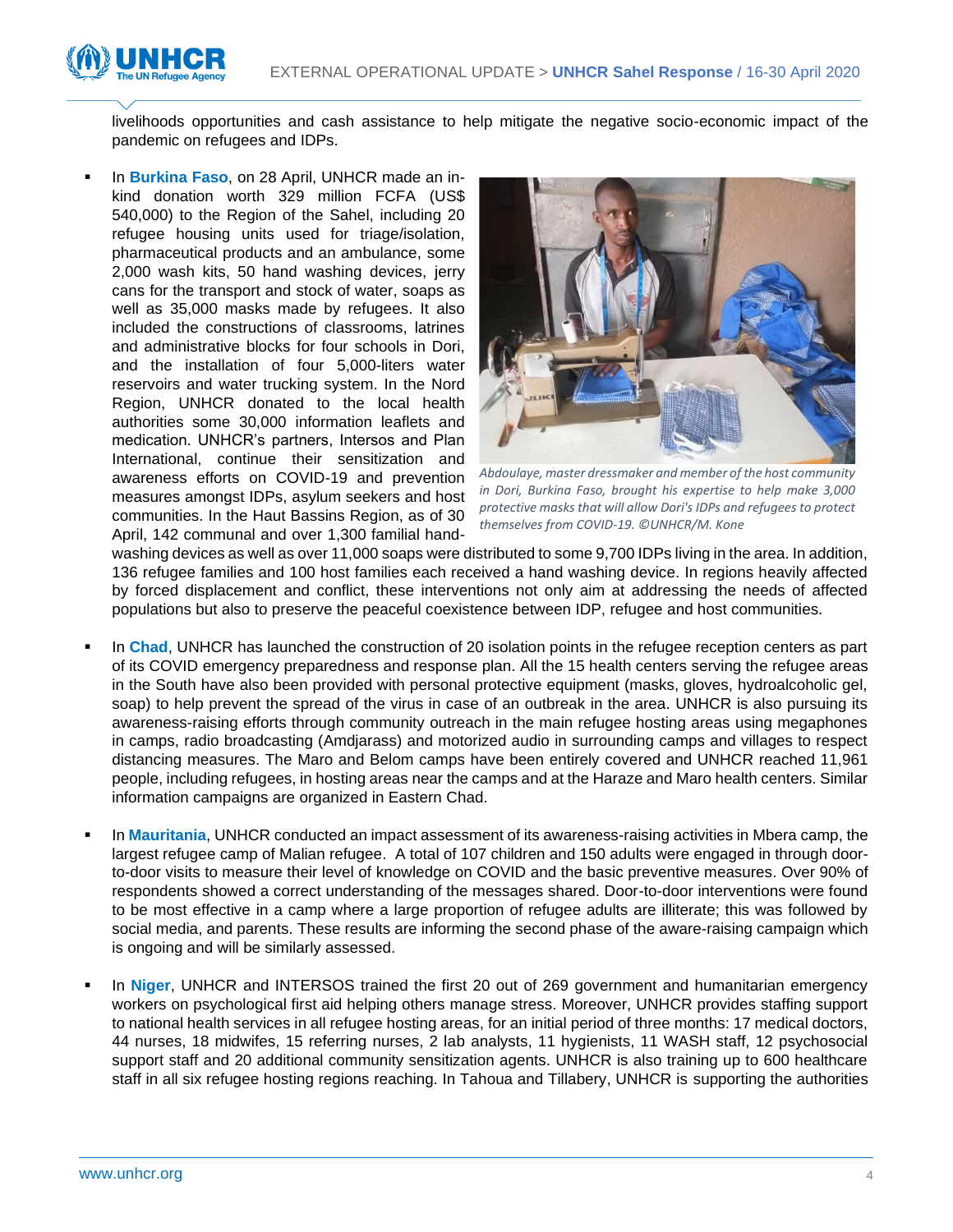

to rehabilitate and extend existing health structures to allow for the isolation and treatment of potential COVID patients. In Tahoua, a first isolation center outside the city.

### **Communication with Communities - [#DontGoViral campaign](http://www.dontgoviral.wiki/index.php/Welcome) in Niger**

In **Niger**, UNHCR partnered with "Poings Levés", an artist collective of seven committed singers gathered around rapper Danny Lee, to raise awareness on the COVID-19 pandemic in Niger and the prevention measures to adopt. The result of this collaboration is the song *Protect your Life*, with lyrics in Djerma, Haoussa, Tamashek and French in order to reach the whole population within West & Central Africa. This UNHCR initiative is part of the national response plan for Infection prevention and control and Risk communication and socio-community involvement. Broadcasted on 3 national televisions and radios and widely shared on social networks, the song has been integrated in UNESCO's [#DontGoViral](http://www.dontgoviral.wiki/index.php/Welcome)  [campaign,](http://www.dontgoviral.wiki/index.php/Welcome) launched with the "Innovation for Policy" (i4Policy) Foundation to fight against the spread of the virus and the



*The seven members of the Nigerien hip-hop collective "Poings Levés" raising awareness on COVID-19 as part of the UNESCO's #DontGoViral campaign. ©Olivier Girard*

misinformation that accompanied the pandemic. Th[e video clip](https://www.youtube.com/embed/53ce1Z0iF6s) accompanying this powerful song features several refugees living in Niamey who are contributing to prevention through the production of soap and bleach to be distributed among Niger's most vulnerable communities, with the support of UNHCR and its partners**.**

### **Shelter and Core Relief Items**

- In many parts of the **Sahel**, refugees and IDPs are often residing in overcrowded camps and sites or among host communities often living in already precarious conditions in historically underserved area. Due to poverty, many people resort to building precarious shelters with tree branches or cardboards and are thus deprived of privacy and exposed to theft and violence. In these dire living conditions, with limited access to water and hygiene facilities, forcibly displaced persons are often unable to apply the most basic preventive measures such as social distancing and handwashing, exposing themselves to heightened risks of contamination as COVID-19 spreads towards major hosting areas. To address this issue, UNHCR operations are implementing targeted shelter interventions and the distributions of core relief items and exploring ways to decongest the most affected hosting areas in coordination with the national and local authorities.
- In Mali, on 28 April, the Faladie IDP site, in Bamako caught fire. No human casualties were reported but the incident caused the destruction of most of the displaced persons' tents and belongings. UNHCR, in collaboration with the Malian government and local partners, provided emergency assistance to the survivors and assisted them to relocate to the Mabile IDP site nearby. Shelter kits and non-food items as well as charcoal and handwashing kits were distributed. UNHCR as leader of the Protection Cluster and and co-lead of the Shelter/NFI Cluster is coordinating with the authorities to expedite the establishment of a new site in Bamako, which would allow displaced persons to dwell in safety and dignity. During the reporting period, UNHCR also set up 32 family tents in an IDP site in Mopti in collaboration with the Regional Directorate of Civil Protection (DRPC) and delivered CRIs including synthetic mats, thermal blankets, set of kitchen utensils, jerry cans, mosquito nets and solar lamps to IDP households.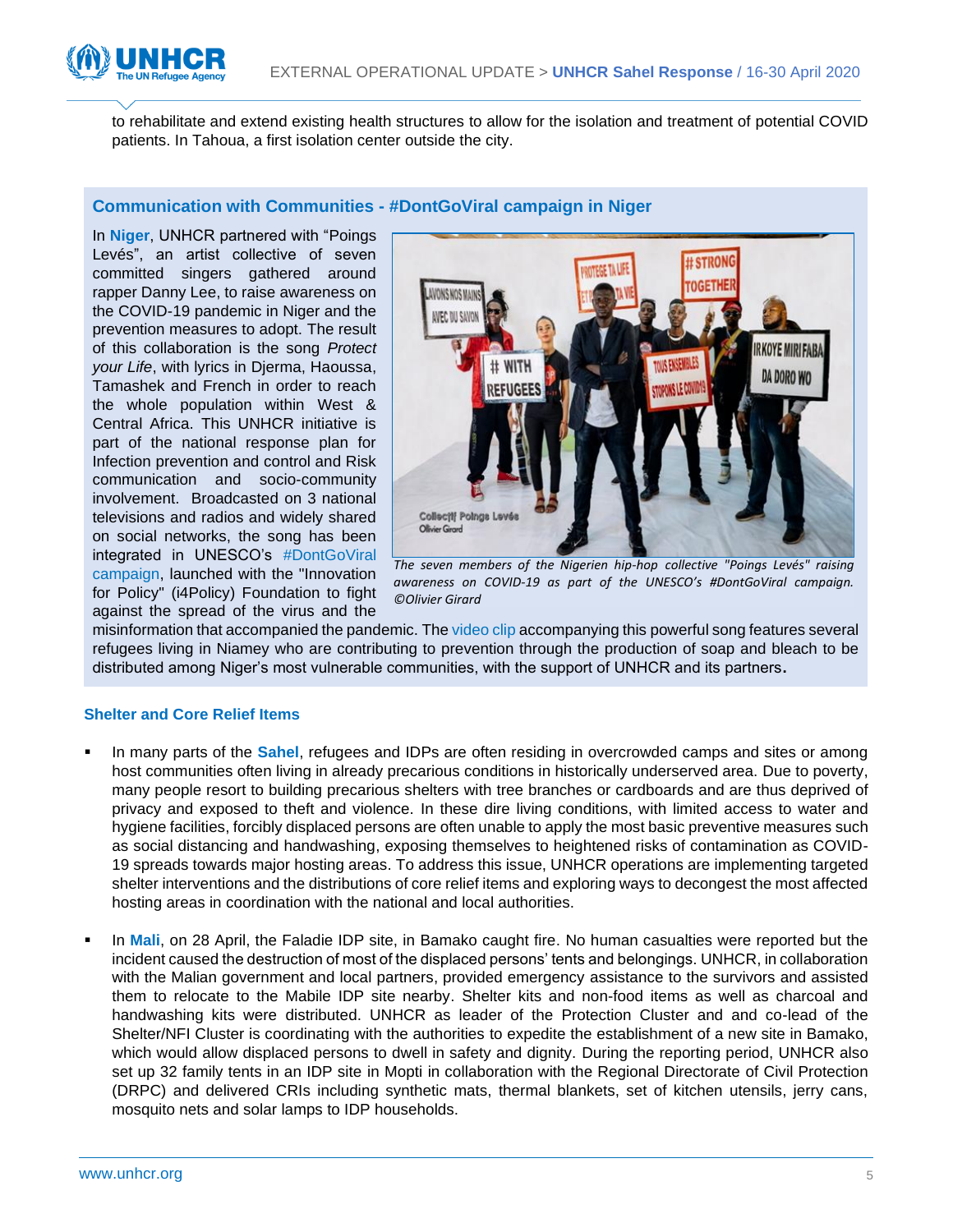

### **Sexual and Gender-Based Violence**

- In the **Sahel**, sexual and gender-based violence is endemic and includes widespread abuse and exploitation, trafficking, forced and early marriage, unwanted pregnancy, and increasing instances of rape and other forms of sexual violence as the conflict exacerbates, etc. This dramatic situation is now further aggravated by the spread of COVID-19 which is expected to disproportionately impact women and girls traditionally caring for sick family members and being exposed to negative family coping mechanisms like child marriage in times of crisis. Focusing on prevention and response through awareness raising and provision of comprehensive support to SGBV survivors, UNHCR is working with partners to implement strong referral mechanisms, strengthen health and support structures (including new mobile health services) in main hosting areas which have historically been underserved.
- In **Burkina Faso**, UNHCR sustains its efforts at prevention, awareness-raising and assistance to survivors of SGBV. In the Centre Nord region, ICAHD, conducted 9 awareness sessions with 185 IDPs, including 91 women, 78 men and 16 children, on SGBV. In addition, 25 women with specific needs were provided with individual cash grant assistance. In the reporting period, 16 cases of SGBV were reported, including 02 cases of sexual violence, all received psychological care and those of sexual violence were also referred for medical support. UNHCR is closely working with the Protection Cluster and SGBV Sub-Cluster to update and disseminate information about referral pathways in the context of the COVID-19 outbreak.
- In **Mauritania**, UNHCR monitors SGBV incidents for any potential increase due to the confinement and curfew. The Operation enhances communications with both men and women on SGBV prevention and legal, safety, health, and psychosocial support.
- In Niger, UNHCR is strengthening 11 centers reserved to victims of sexual and gender-based violence throughout the regions of Tillabery and Tahoua. To ensure adequate assistance and counselling while respecting all precautions in the framework of the COVID-19 prevention, the premises will be scaled up and staffing will be increased with the recruitment of 50 additional case workers, social workers, psychologists and legal counselors. These centers will also be equipped with 2000 dignity kits to be distributed to vulnerable women.

### **Education**

- The combined impact of insecurity and the spread of COVID-19 in the **Sahel** is particularly devastating on the education sector with school closures no longer restricted to conflict areas but generalized to the entire countries. The negative outcomes of prolonged school closures are likely to disproportionately impact displaced children, who not only see their education interrupted but also lose the safety offered by a school and get exposed to a higher risk of abuse, neglect, violence and exploitation. The situation is especially precarious for girls who are more at risk of permanently dropping out, exposing them to forced marriage. Ensuring continuity of education for displaced children and youth is challenging, especially in rural areas where the digital divide will exacerbate the education divide. In response, UNHCR has taken emergency education measures to ensure displaced children and youth access to safe distance learning alternatives, support health training for teachers and community awareness-raising activities on COVID-19 and prevention measures while upgrading water and sanitation facilities in schools.
- In **Burkina Faso**, UNHCR is actively preparing for the progressive reopening of schools, planned for beginning of June, in coordination with local authorities, education personnel and operational partners. Construction and rehabilitation of WASH facilities in schools, installation of COVID-specific handwashing facilities for teachers, students and support staff, teacher training in hygiene and health security, and monitoring of schools for safe practices will be organized to ensure the safe resumption of classes. UNHCR has also made an in-kind donation to the Region of the Sahel that includes the constructions of classes, latrines and administrative blocks forfour schools in Dori.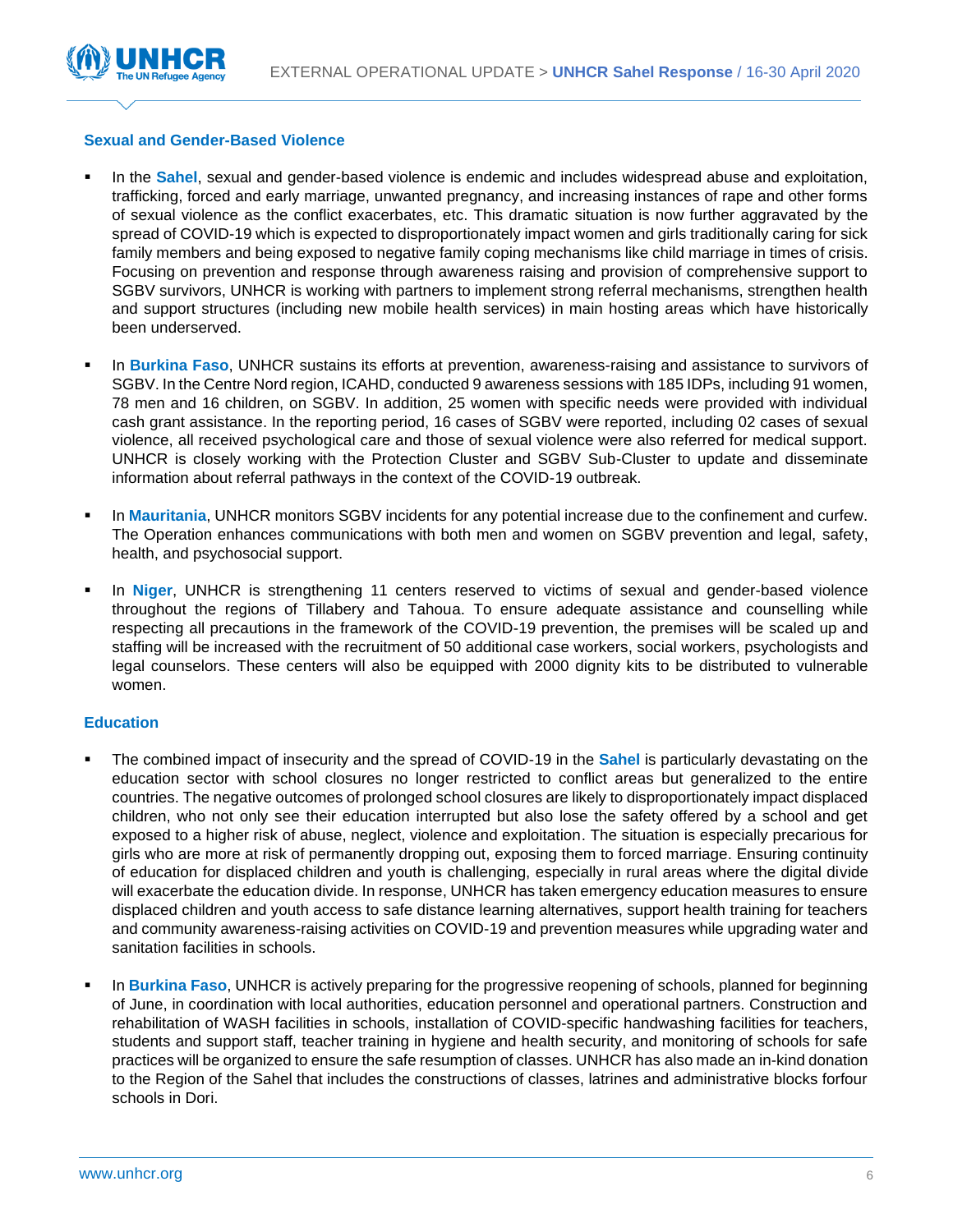

- In Mali, refugee, returnee and IDP hosting education infrastructure are supported through rehabilitation, construction and equipment of classrooms. In that line, UNHCR has been awarded funding from the Japanese government for emergency education. The project will ensure access to quality inclusive education in a protective learning environment for 1,500 displaced girls and boys in the Mopti, Timbuktu and Gao regions through the construction, rehabilitation and equipment of classrooms; distribution of learning; and teachers and education personnel will receive training on inclusive education, MHPSS, peace education and education in emergencies. Within the COVID-19 framework, UNHCR Mali is playing an active role in the decision making, elaboration and rapid execution of a MoE-led national COVID-19 response. The strategy aims to ensure the continuity of learning in a protective and inclusive environment, and to prepare the safe reopening of schools. UNHCR has been granted generous funding by Education Cannot Wait in support of distance learning, MHPSS and SEL, improved school water facilities and hygiene awareness raising for 10,000 displaced girls and boys of central and northern Mali.
- In **Mauritania**, on 20 and 21 April. in coordination with Save the Children and the local authorities, UNHCR organized a teacher training on distance education for primary school teachers working in Mbera camp. The topics covered included how to ensure the quality of distance education, how to adjust programmes, and how to develop appropriate learning tools in the context of school closures.

### **Energy and Environment**

The **Sahel** is the most impacted region of the world by climate change with a +3 degrees increase scenario against the



*Eligmate Awanaka is a 46-year old mother of 8. Her children are currently at home in the refugee hosting area in Intikane. Due to the COVID crisis, schools are closed in Niger, including in refugee hosting areas. ©UNHCR/Boubacar Siddo*

global average of 1.5 degree increase by 2050. Over the past years, the region has been experiencing an overall decrease in rainfall, but also a depletion of soils due to agricultural overexploitation and progressive deforestation of the original savannahs as a result of cutting firewood, bush fires and stray animals. The crisis now makes it even more difficult and dangerous for pastoralists to reach grazing lands and for farmers to access their land at critical periods of the growing season, which could threaten food insecurity in the coming months. To address this critical dimension of the regional crisis, UNHCR is adopting a do-no-harm approach and ecofriendly response aimed at strengthening community-based preparedness to prevent climate related forced displacement and promoting and supporting the use of clean energy, and plastic and waste collection in areas hosting displaced populations.

- In **Mali**, the fire incident that ravaged Faladie site for displaced persons in Bamako underscored the importance of transiting to cleaner and safer energy sources. UNHCR in exploring the possibility of installing solar lamps to reduce the use of fuel and the risk of fire incident while ensure a more regular energy supply to address the frequent power outage in most refugee areas.
- In Niger, in the Tillabery and Tahoua regions, UNHCR and partners have rehabilitated degraded land through the technique of the "half-moon" and assisted forest regeneration. In Ouallam, 960 households have received recharged kits to cook on gas so to save trees. In Ayerou and Intikane, refugees and host communities have received training on how to improve their shelter built in local clay.